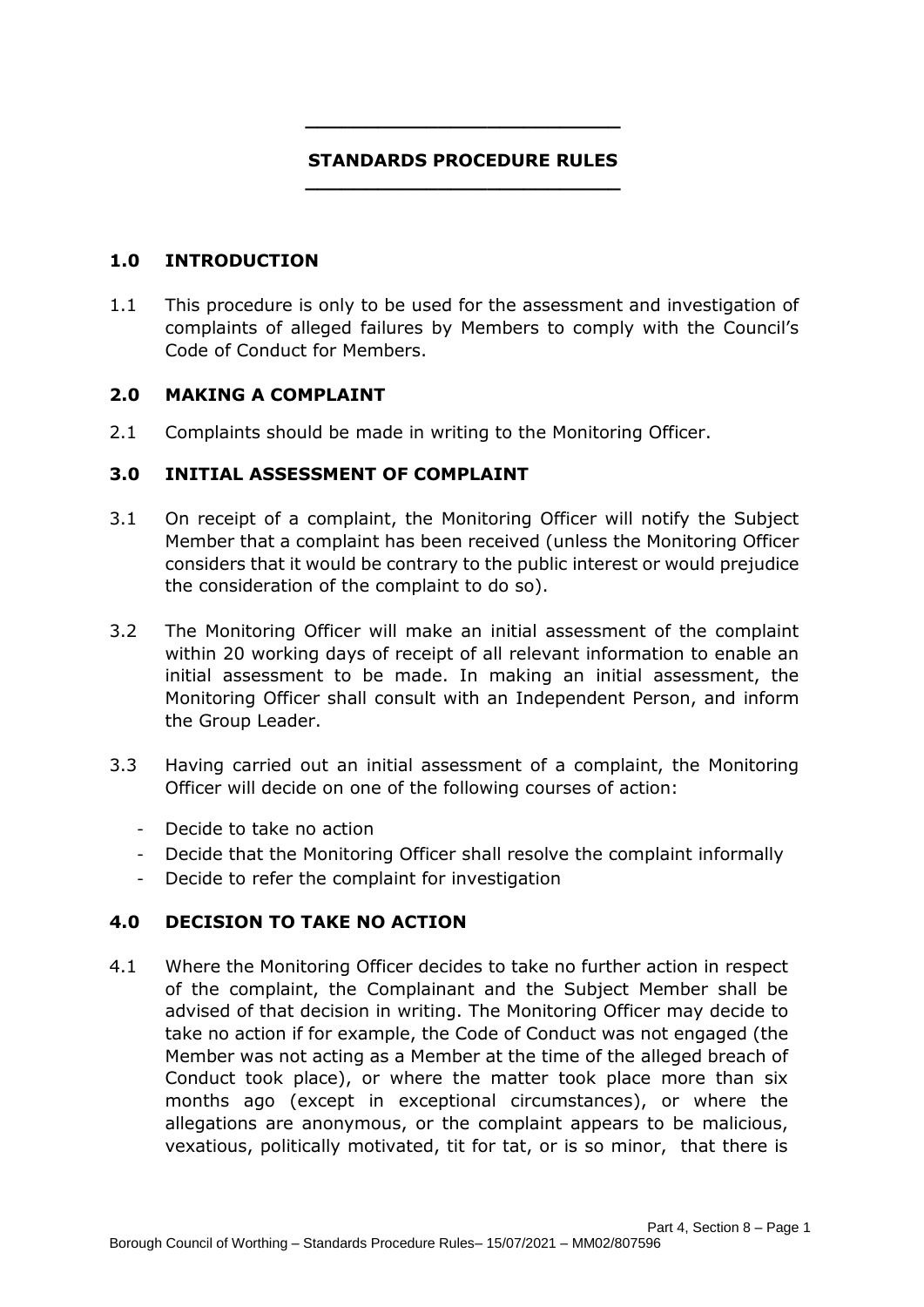no overriding public benefit in carrying out an investigation. Also whilst framed as a code of conduct matter, a challenge to an expression of fact or opinion made during a debate at a council meeting is fundamentally a challenge to the underlying merits of a Council determination (e.g. a planning application).These are just some examples, but the list is not exhaustive. The Monitoring Officer in consultation with the Independent Person may decide that a complaint does not merit further consideration for any other reason which appears to them to be relevant.

# **5.0 PARISH COUNCIL MEMBERS**

- 5.1 If you are a Parish Council Member and the Subject Member (or one of them) is a Member of the same Parish Council, the Monitoring Officer may, in consultation with the Independent Person, refer the entire complaint to the Sussex Association of Local Councils (SALC) if appropriate. SALC will appoint a Panel to hear your complaint and decide whether it is sufficiently serious to be put through the procedure set out below or whether it should be settled in some other way within the Parish Council.
- 5.2 Where the Monitoring Officer has taken the decision that the complaint does not merit further consideration or is to be referred to SALC, if appropriate, for mediation/conciliation the Monitoring Officer will inform the Complainant of that decision and the reasons for that decision.
- 5.3 In the alternative, any formal complaints about the conduct of a Parish Council Member towards a clerk should be made by the chair or by the Parish Council as a whole, rather than the clerk in all but exceptional circumstances.

# **6.0 DECISION TO RESOLVE COMPLAINT INFORMALLY**

- 6.1 Where the Monitoring Officer decides to resolve the complaint informally, the Complainant and the Subject Member shall be advised of that decision in writing. In deciding to resolve the complaint informally, the Monitoring Officer may pursue any of the following courses of action:
	- ‐ Provide further training and guidance to the Subject Member
	- ‐ Mediate between the Complainant and the Subject Member
	- Require the Subject Member to write a personal apology to the Complainant
	- ‐ Write an advisory letter to the Member

or such other action agreed between the Monitoring Officer and the Independent Person.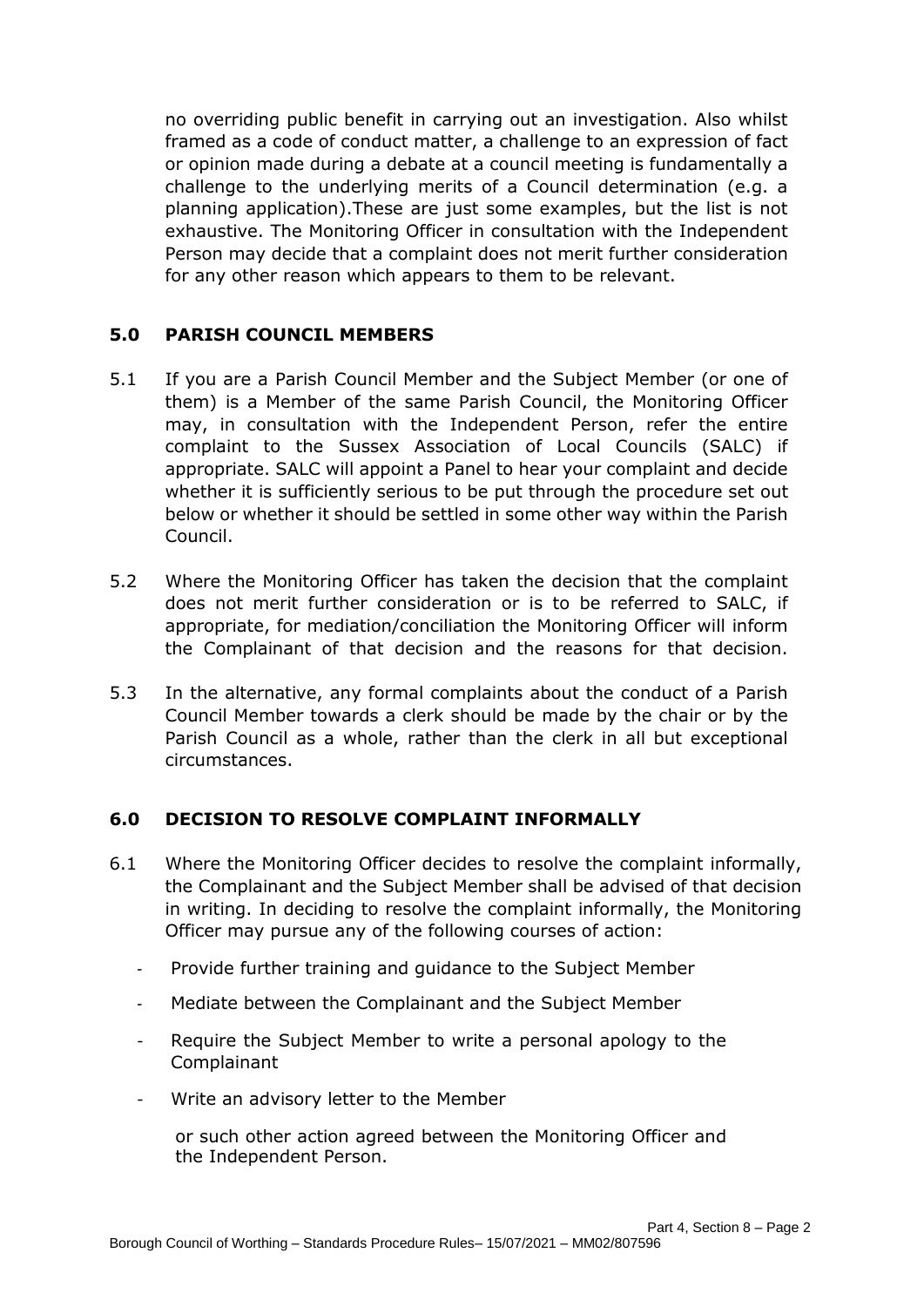- 6.2 If informal resolution is able to resolve the complaint, then no further action is required.
- 6.3 Where informal resolution does not resolve the complaint, the Monitoring Officer may, following consultation with the Independent Person, decide to refer the complaint for investigation.

# **7.0 DECISION TO INVESTIGATE COMPLAINT**

- 7.1 Where the Monitoring Officer decides to refer the complaint for investigation, the Complainant and the Subject Member shall be advised of that decision in writing. The Monitoring Officer shall also advise the Chairman of the Joint Governance Committee that a complaint has been referred for investigation.
- 7.2 Where the Monitoring Officer decides to refer the complaint for investigation, the Subject Member shall be provided with the details of an Independent Person should they require guidance on the process for investigation of the complaint. The Independent Person shall be a different Independent Person to the one that the Monitoring Officer has previously consulted with.
- 7.3 Within 14 days of deciding to refer the complaint for investigation, the Monitoring Officer shall appoint an Investigating Officer to investigate the complaint. The Investigating Officer may be an officer of the Council, an officer of another local authority, or an external person.

# **8.0 INVESTIGATION OF COMPLAINT**

- 8.1 The Investigating Officer shall be instructed to investigate the complaint and to report to the Monitoring Officer. The Investigating Officer shall carry out an investigation. The purpose of the investigation is to establish the facts of the case and to form a view on whether there has been a breach of the Members Code of Conduct.
- 8.2 The Complainant and the Subject Member shall cooperate fully with the Investigating Officer, including attending any meetings or interviews and providing all relevant information and documents to the Investigating Officer.
- 8.3 The Subject Member may be accompanied by a friend or an adviser when attending any meeting or interview as part of the investigation of the complaint.
- 8.4 The Investigating Officer may pursue any of the following actions as part of the investigation: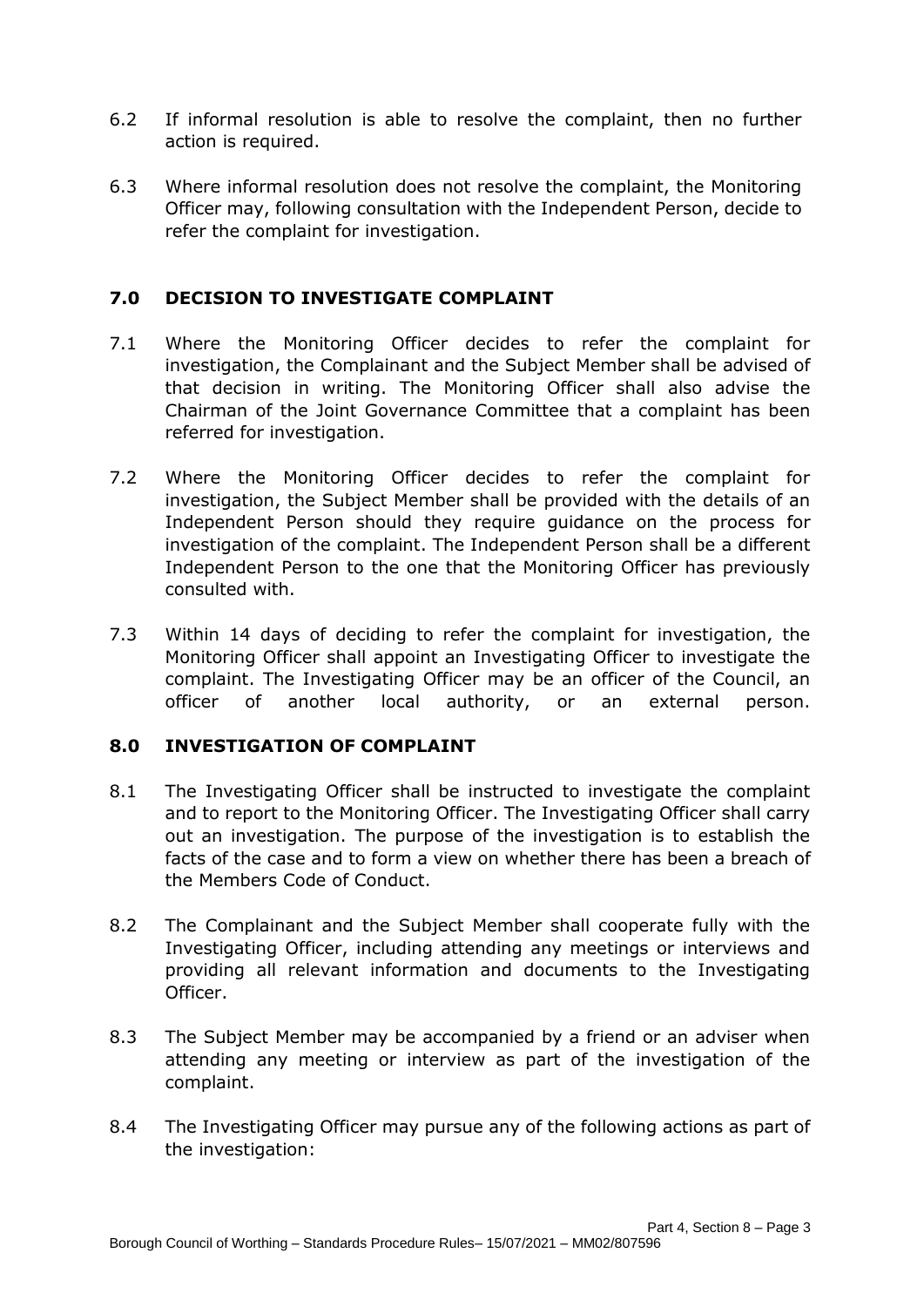- ‐ Interviewing the Complainant
- ‐ Interviewing the Subject Member
- ‐ Interviewing other relevant witnesses
- ‐ Requesting copies of any documents relevant to the investigation
- 8.5 The Investigating Officer shall produce a draft report of their findings and send a copy to the Monitoring Officer, the Complainant and the Subject Member. The Investigating Officer shall allow 14 days for comments on the draft report and shall take any comments into consideration when producing the final report.
- 8.6 If during the course of the investigation, the Investigating Officer identifies other breaches of the Code of Conduct the Monitoring Officer shall be advised accordingly.
- 8.7 The Investigating Officer shall endeavour to complete the investigation within 2 months of appointment.
- 8.8 The Investigating Officer shall send a copy of the final report to the Monitoring Officer. The report shall include copies of any statements or documents obtained during the course of the investigation.

# **9.0 POST INVESTIGATION PROCEDURES**

- 9.1 Where the Investigating Officer concludes that there has not been a breach of the Code of Conduct, the Monitoring Officer shall take no further action and the Complainant and the Subject Member shall be advised of that decision in writing.
- 9.2 Where the Investigating Officer concludes that there has been a breach of the Code of Conduct, the Monitoring Officer shall refer the report to the Hearings Sub-Committee for consideration.

#### **10.0 HEARINGS SUB-COMMITTEE**

- 10.1 Where a Hearings Sub-Committee is required the procedure for the hearing set out in the Appendix to this procedure shall apply.
- 10.2 The Hearings Sub-Committee shall have the power to decide whether or not to impose a sanction where there has been a finding of a breach of the Code of Conduct for Members.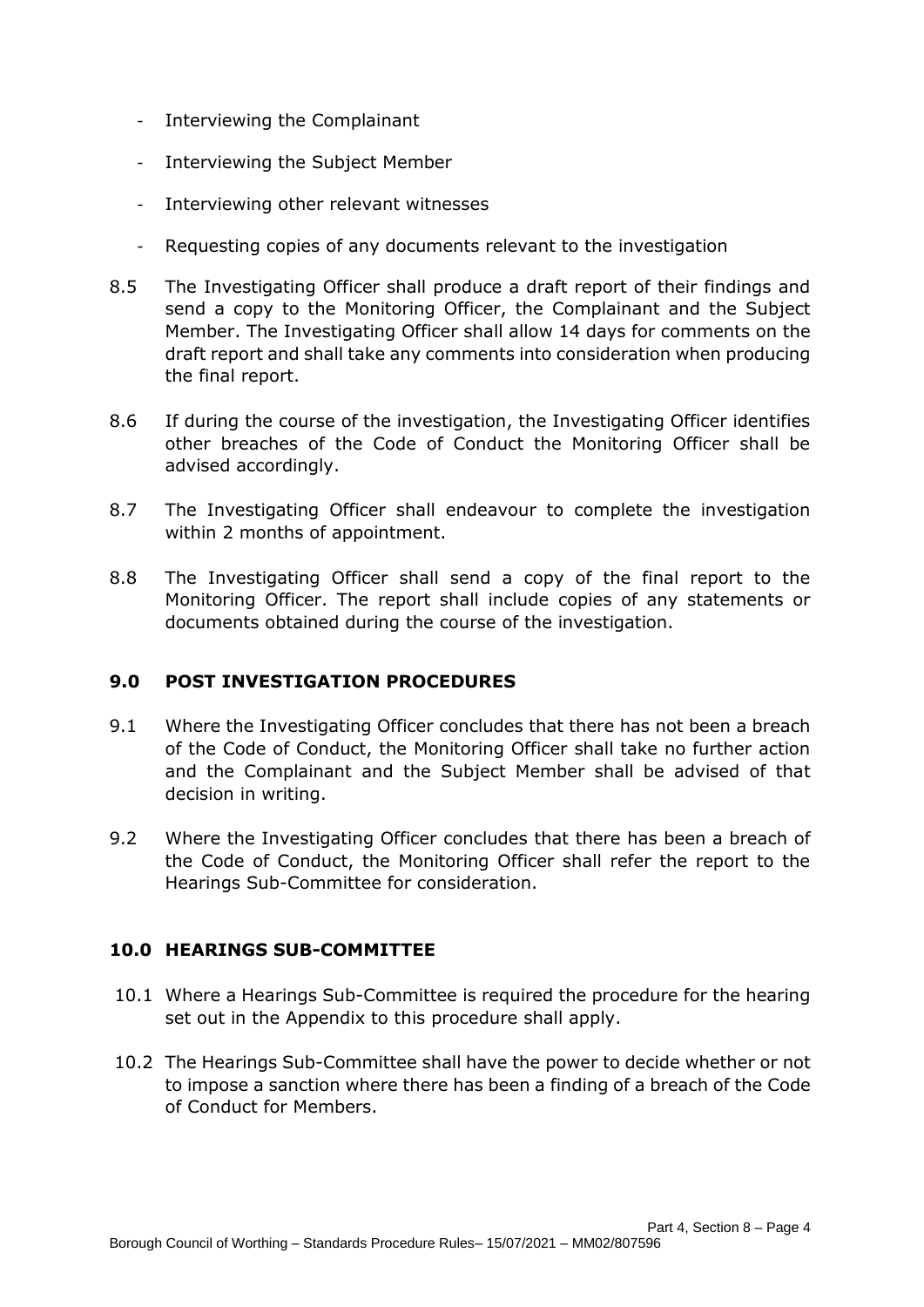- 10.3 The Hearings Sub-Committee may decide not to impose a sanction or it may impose one or more of the following sanctions:
	- ‐ The Monitoring Officer to send a formal letter to the Subject Member.
	- ‐ The Subject Member to make a public apology at Full Council. In the event of an apology not being made, the Subject Member may be censured at a meeting of the Full Council.
	- ‐ The Monitoring Officer to provide further training and guidance to the Subject Councillor.
	- ‐ The Subject Member to write a personal apology to the Complainant.
	- ‐ A recommendation to the relevant Group Leader that the Subject Member should not sit on a particular Committee (or Sub-Committee or Working Group) for a period of time and for the relevant Group Leader to appoint a temporary replacement to the relevant Committee.
- 10.4 The Hearings Sub-Committee will have the benefit of any advice from the Independent Person.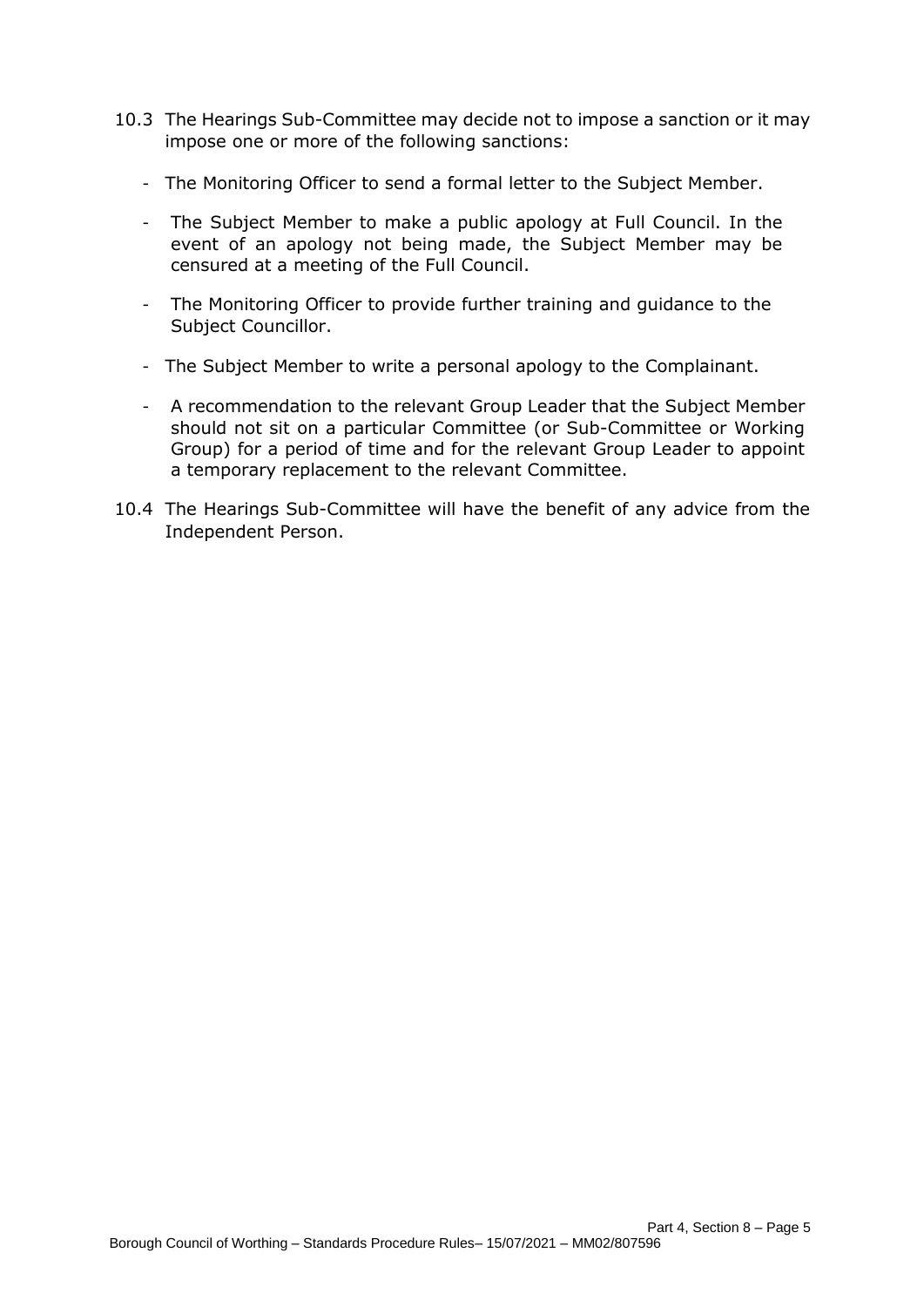# **Appendix**

# **Hearings Sub-Committee Procedure**

# **1. Terms of Reference**

The Hearings Sub-Committee is responsible for considering reports of an Investigating Officer into complaints that there has been a breach of the Council's Code of Conduct. The hearing shall be conducted in public whenever possible, unless circumstances require the hearing to be in private, such as personal details, or not in the public interest.

### **Membership**

A Hearings Sub-Committee shall consist of three District / Borough Councillors (wherever possible from different political groups). The Hearings Sub-Committee shall be advised by the Monitoring Officer, who will be accompanied by the Independent Person. The Independent Person will be present to give independent advice to the Monitoring Officer, or to the Sub-Committee.

### **2. Procedure**

### **Pre-hearing process**

The Monitoring Officer will liaise with Democratic Services to arrange for the Hearings Sub-Committee to meet to hear the complaint within three months of receiving the Investigating Officer's report. Sufficient notice will be given to all parties to the Sub-Committee hearing regarding the date fixed for the hearing.

The Monitoring Officer will require the Subject Member to give their response to the Investigating Officer's report as to what facts are agreed or facts likely to be in contention at the Hearings Sub-Committee.

If the Subject Member wishes to rely on evidence at the Hearings Sub-Committee, then that information should be provided to the Monitoring Officer, in writing.

The Hearings Sub-Committee will not allow new arguments or evidence to be presented at the hearing.

If there are two complaints that relate to the same Member or to the same incident/occasion, then the Monitoring Officer may decide for them to be considered together.

The Subject Member should be provided with the Investigating Officer's report and any evidence which will be heard at the hearing.

The Monitoring Officer should provide the Members of the Hearings Sub-Committee with a report that summarises the allegation. This should include a list of agreed facts, and disputed issues should be outlined.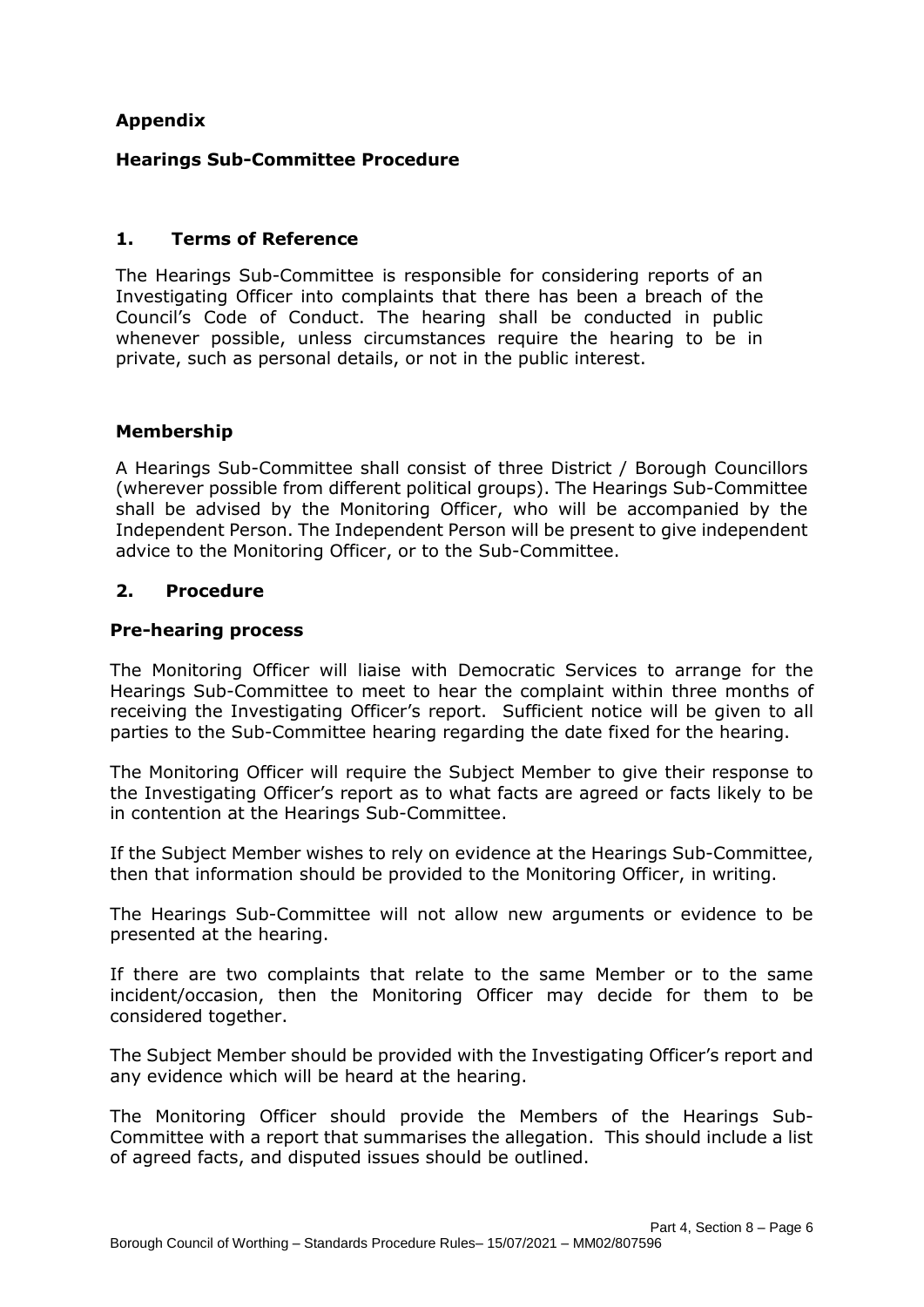# **The Hearings Sub-Committee**

The Hearings Sub-Committee will generally take place in public. If the Subject Member is a Parish Member, a Parish Member who is a Co-opted Member of the Joint Governance Committee will attend in an advisory capacity, in addition to the three voting Members of the Sub-Committee.

One of the Independent Persons will be invited to attend the hearing and will be asked to comment on whether there has been a breach of the Code of Conduct and on appropriate sanctions.

If the Subject Member does not attend the hearing, the Hearings Sub-Committee may adjourn the hearing or may continue to reach a decision on the basis of the Investigating Officer's report, and if it decides to do so, any evidence that it hears.

Whilst the Hearings Sub-Committee is a meeting of the Council, it is not a court of law. It does not hear evidence under oath. The rules of natural justice should nevertheless be carefully followed and the Hearings Sub-Committee will have due regard to the seriousness of the proceedings for those involved, the Council and the public, and will adhere at all times to the Equalities Act 2010.

The Hearings Sub-Committee will decide disputed issues and whether the Subject Member has breached the Code of Conduct on the "balance of probabilities".

### **Representation**

The Subject Member may choose to be represented, at their own cost. The Hearings Sub-Committee may refuse to allow any person to remain at the hearing if they are disruptive. The Hearings Sub-Committee will have the discretion to hear opening or closing arguments from the Subject Member and the Investigating Officer, if they feel this will assist them in reaching a decision.

# **Evidence**

The Hearings Sub-Committee will control the procedure and evidence presented at a hearing, including the number of witnesses and the way they are questioned. All matters relating to the evidence and procedure are within its discretion.

Generally, the Subject Member is entitled to present their case as they see fit.

Witnesses of facts that are disputed would normally be expected to attend to be questioned. Character witnesses, if appropriate, will provide written evidence which will be read at the hearing.

Witnesses may be questioned by the Hearings Sub-Committee, the Independent Person, the Investigating Officer and the Subject Member.

The onus is on the Subject Member to ensure the attendance of the witnesses whom they rely on to give evidence to assist them. The Hearings Sub-Committee can limit the number of witnesses or the issues which can be covered by them.

Neither the Hearings Sub-Committee nor the Subject Member will have any power to compel witnesses to give evidence.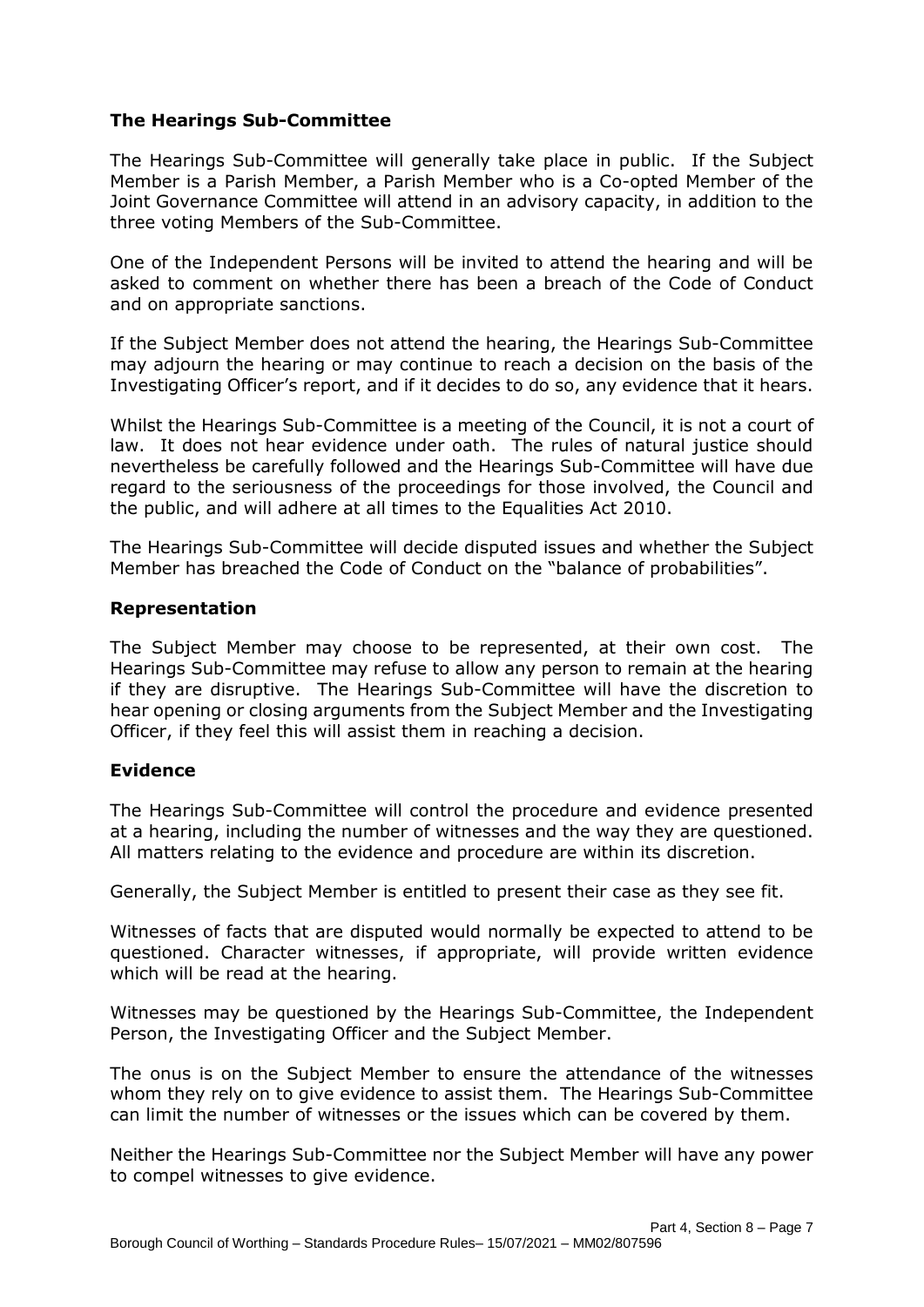# **Making Findings of Fact**

- The Chairperson introduces the Sub-Committee and any other persons present, including the Monitoring Officer, the Independent Person, the Investigating Officer and a Democratic Services Officer.
- The Subject Member introduces any person who is acting as their representative and any witnesses to be called on their behalf.
- The Chairperson shall explain the procedure that shall be followed.
- The Investigating Officer is invited to present their report and to call any witnesses.
- The Subject Member may ask questions of the Investigating Officer and/or any witnesses which are to be put through the Chairperson.
- The Members of the Sub-Committee may ask questions of the Investigating Officer.
- The Subject Member is invited to respond to the Investigating Officer's report and to call any witnesses.
- The Investigating Officer may ask questions of the Subject Member or any witnesses which are to be put through the Chairperson.
- The Members of the Sub-Committee may ask questions of the Subject Member.
- The Chairperson may request advice from the Monitoring Officer, and/or the Independent Person.

#### **Decision**

- The Sub-Committee shall adjourn to consider whether there has been a breach of the Members Code of Conduct. The Sub-Committee may request the presence of the Democratic Services Officer during their deliberations. The Monitoring Officer may assist in settling out the reasons for their decisions.
- The Sub-Committee shall reconvene to deliver its decision verbally.
- If the Sub-Committee decides that there has been a breach of the Code of Conduct then the Sub-Committee shall consider whether a sanction should be imposed.

#### **Sanctions**

- The Chairperson shall invite representations from the Investigating Officer as to whether a sanction should be imposed.
- The Chairperson shall invite representations from the Subject Member as to whether a sanction should be imposed.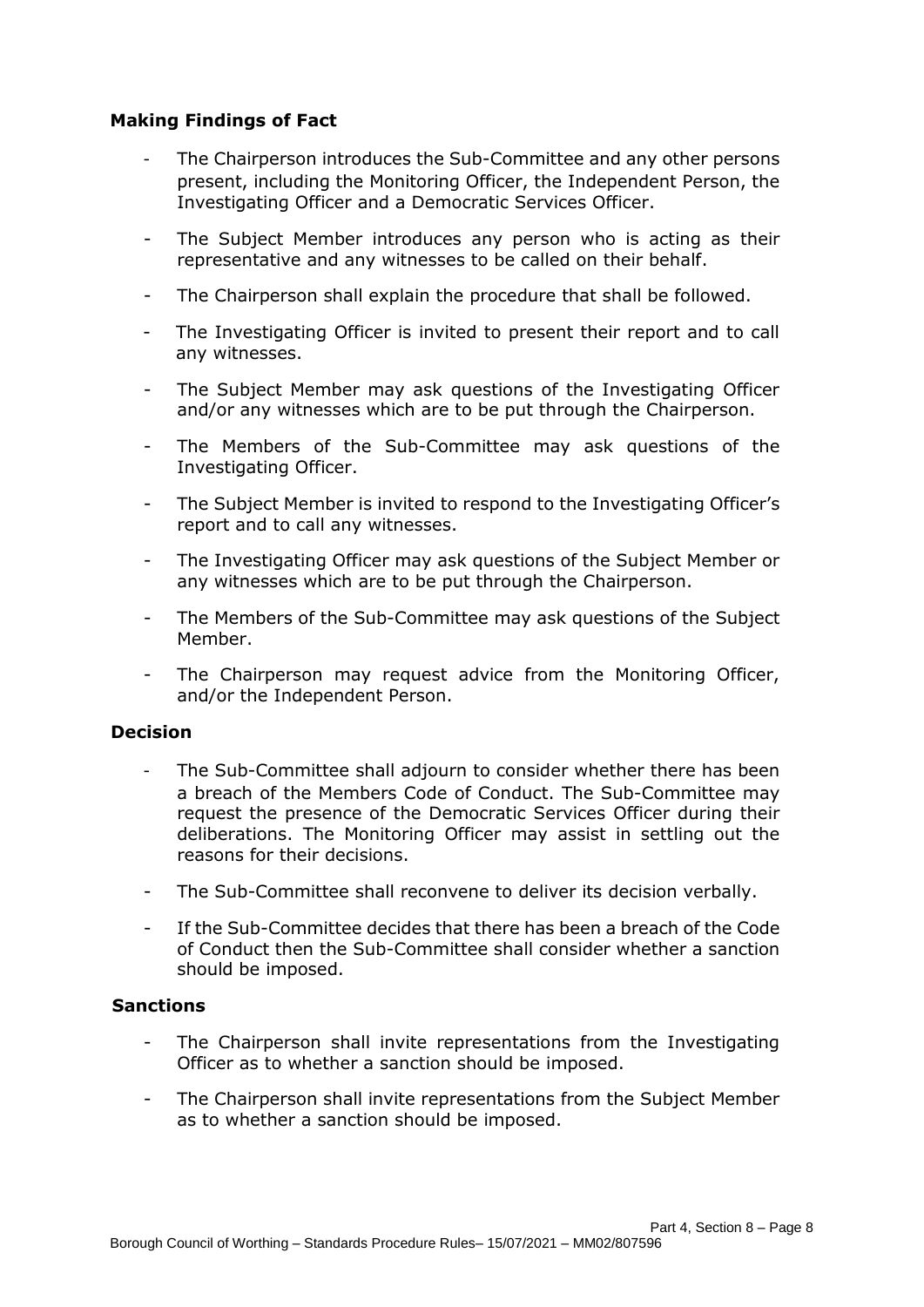- The Chairperson shall ask the Monitoring Officer if they wish to express an opinion as to whether a sanction should be imposed, and whether to comment on the appropriate sanctions.
- The Chairperson shall ask the Independent Person if they wish to express an opinion as to whether a sanction should be imposed, and whether to comment on the appropriate sanctions.
- The Sub-Committee shall adjourn to consider whether to impose a sanction.
- The Sub-Committee may request the presence of the Democratic Services Officer during their deliberations.

# **Sanctions- mitigating/aggravating circumstances**

- The Hearings Sub-Committee should consider all the mitigating and aggravating circumstances that appear to be relevant. For example, it may wish to consider:
	- What were the actual and potential consequences of the breach?
	- How serious was the breach?
	- What is the attitude of the Subject Member now? Have they apologised?
	- Has the Subject Member previously been dealt with for a breach of the Code of Conduct?
- The following are examples of mitigating and aggravating factors, (but these are not exhaustive):

# **Mitigating Factors**

- An honest but mistaken belief that the action was not a breach of the Code of Conduct
- A previous record of good service
- Evidence that they were suffering from ill health at the time of the breach

# **Aggravating Factors**

- Dishonesty
- Continuing to deny the factors or blaming other people
- Evidence of a failure to follow advice or warnings.

The priority of the Hearings Sub-Committee should be to ensure there are no further breaches of the Code of Conduct and that public confidence is maintained.

# **The Decision**

- The Sub-Committee shall reconvene to deliver its decision in respect of a sanction verbally.
- The Chairperson will explain that written notice of the decision and the reasons for it shall be sent to all parties within 14 days of the date of the hearing, including the Parish Council, if the Subject Member is a Parish Council Member.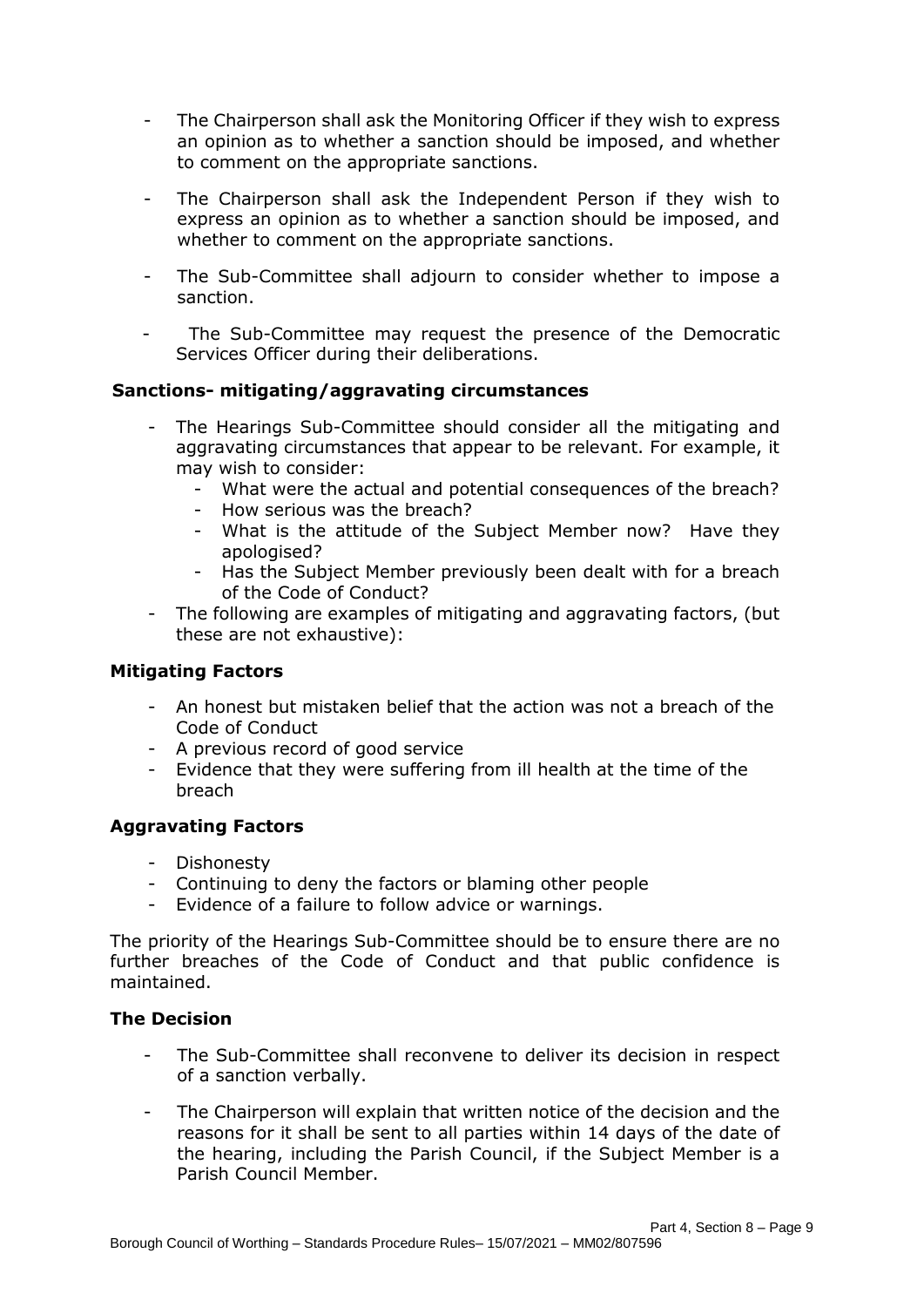The Chairperson will formally close the hearing.

# **Appeals**

There is no right of appeal for you as the Complainant, or for the Subject Member against a decision of the Monitoring Officer, or the Hearings Sub-Committee.

### **Withdrawal of a complaint**

In the event that a complainant withdraws a complaint at any time prior to a decision having been made by the Hearings Sub-Committee, the Monitoring Officer may, following consultation with the Independent Person, decide that no further steps to be taken in respect of that complaint but shall, in taking such decision take into account any issues which may arise under paragraph 2.1 of the Code of Conduct, particularly any intimidation.

### **Explanation of the roles**

#### **Monitoring Officer**

The Monitoring Officer is a statutory role appointed by Council under s. 5 of the Local Government and Housing Act 1989, and in relation to the Code of Conduct for Members, is the responsible person. The Monitoring Officer is also responsible for the operation of the Council's Constitution. When a complaint is received, it is the Monitoring Officer's responsibility to check the form is completed correctly and will decide whether the complaint can move forward or not, in accordance with this Code of Conduct Complaints procedure.

References to the Monitoring Officer should be read to include any representative of the Monitoring Officer. The Monitoring Officer has a key role in ensuring the smooth running of the pre-hearing and hearing process; who will remain neutral throughout and will provide independent advice to the Hearings Sub-Committee.

#### **Independent Person**

The Independent Person is a statutory role under s. 28 of the Localism Act 2011 and appointed by Council. The role of the Independent Person is to advise the Hearings Sub-Committee as to whether in their opinion there has been a breach of the Code of Conduct and whether, and what sanctions could be imposed. The Independent Person is consulted by the Monitoring Officer at the initial assessment stage of the complaint. Please note there will be a different Independent Person at the Hearings Sub-Committee. The role also includes giving advice to the Subject Member as to procedural points in the process.

# **Investigating Officer**

May be a Council Officer, an officer from another council or an external investigator. Following the initial assessment, the Monitoring Officer, may appoint an Investigating Officer to carry out an investigation into the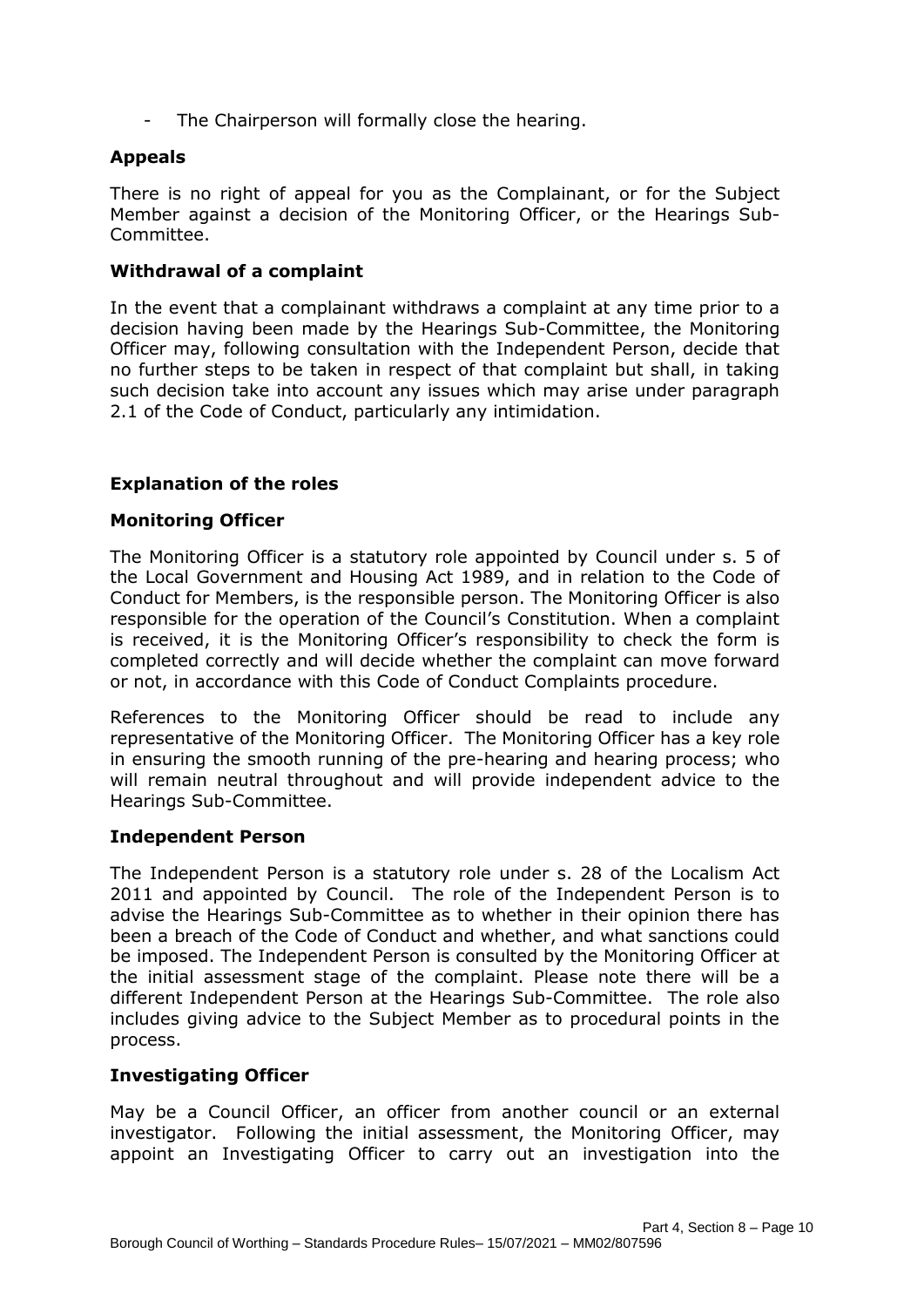complaints made by the Complainant against the Subject Member in respect of misconduct by a Council Member.

# **Hearings Sub-Committee**

The role of the Hearings Sub-Committee is to hear the Code of Conduct complaints that have been referred to them by the Monitoring Officer, decide on whether or not there has been a breach of the Code of Conduct, and then decide on if and what sanction/sanctions should be imposed.

The Independent Person is invited to attend all meetings of the Hearings Sub-Committee and their views are sought and taken into consideration before a decision is made by the Hearings Sub-Committee as to whether the Member's conduct constitutes a failure to comply with the Code of Conduct and as to any action to be taken following a finding of a failure to comply with the Code of Conduct.

#### **Revisions of Arrangements for dealing with breaches of the Member Code of Conduct**

The Council may by resolution agree to amend the arrangements for dealing with breaches of the Member Code of Conduct and has delegated to the Monitoring Officer the right to depart from these arrangements where they consider it is expedient to do so in order to secure the effective and fair consideration of any matter.

#### **See the flow charts for ease of reference and to show the time-lines**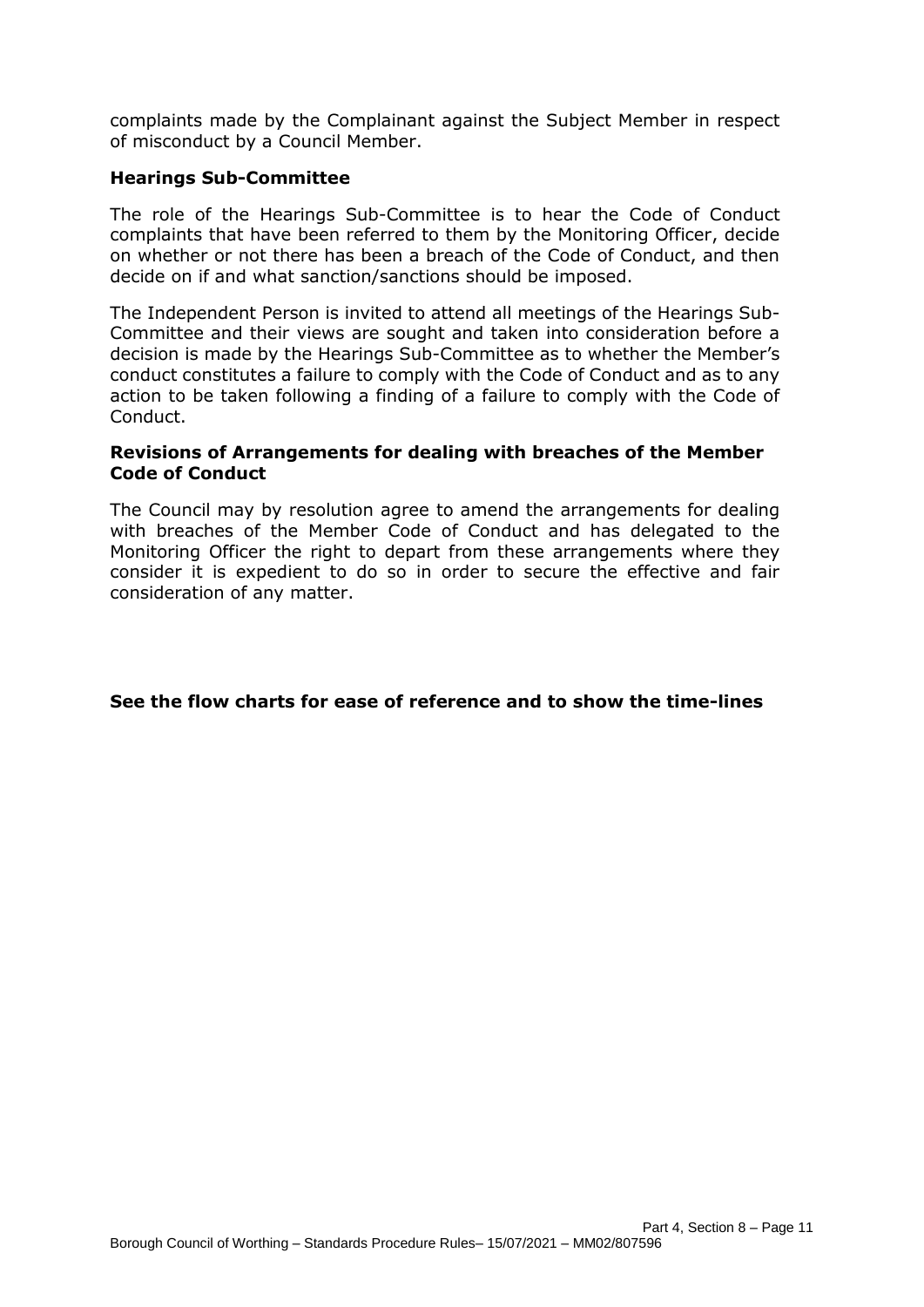#### **FLOW CHART FOR STANDARDS COMPLAINTS – 1. ASSESSMENTS\***



Part 4, Section 8 – Page 12 Council's procedure for dealing with Standards complaints, the detail of which should be referred to where appropriate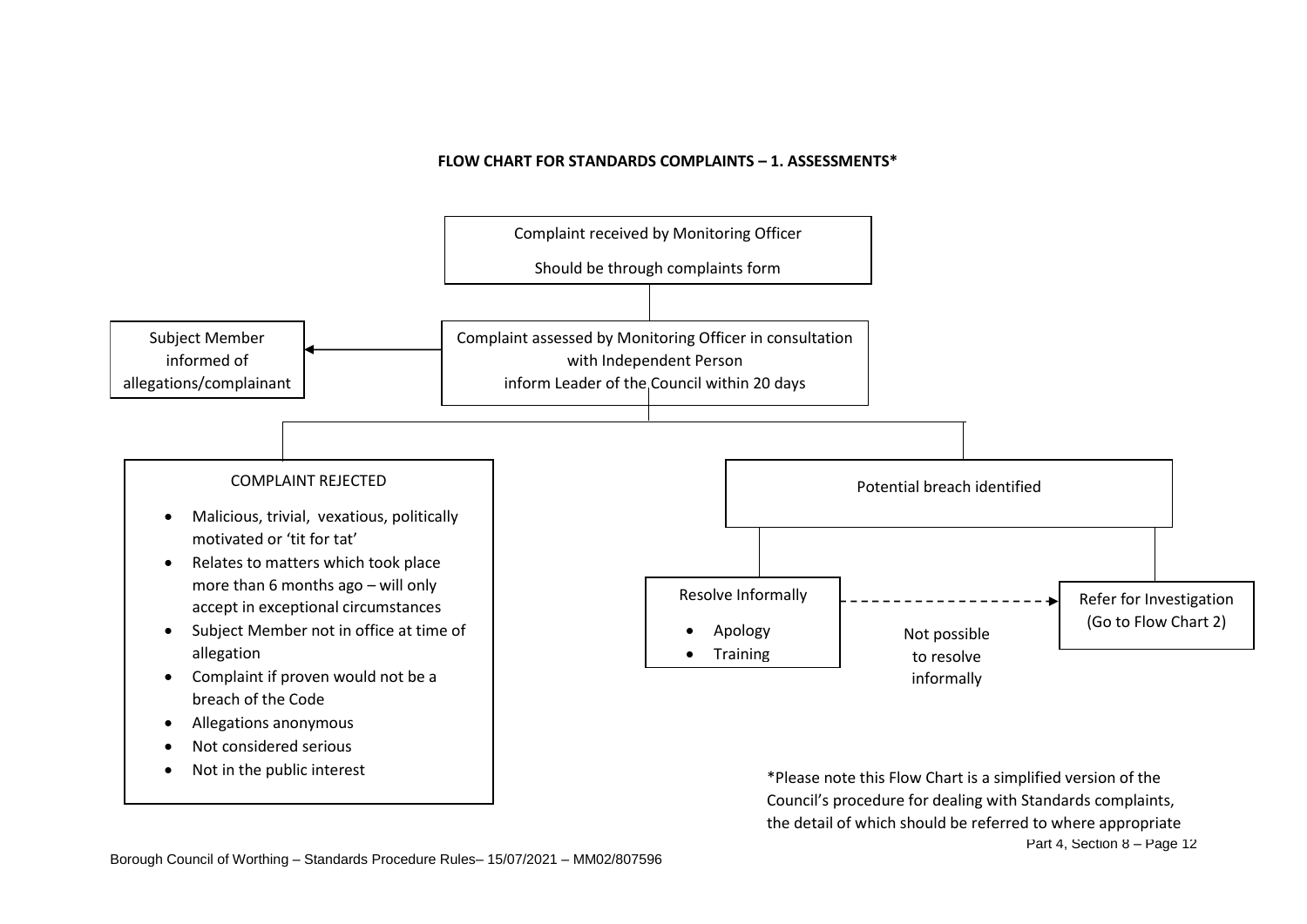#### FLOW CHART FOR STANDARDS COMPLAINTS - 2. INVESTIGATION



Adur subject member - Adur Hearings sub-committee Worthing subject member - Worthing Hearings sub-committee